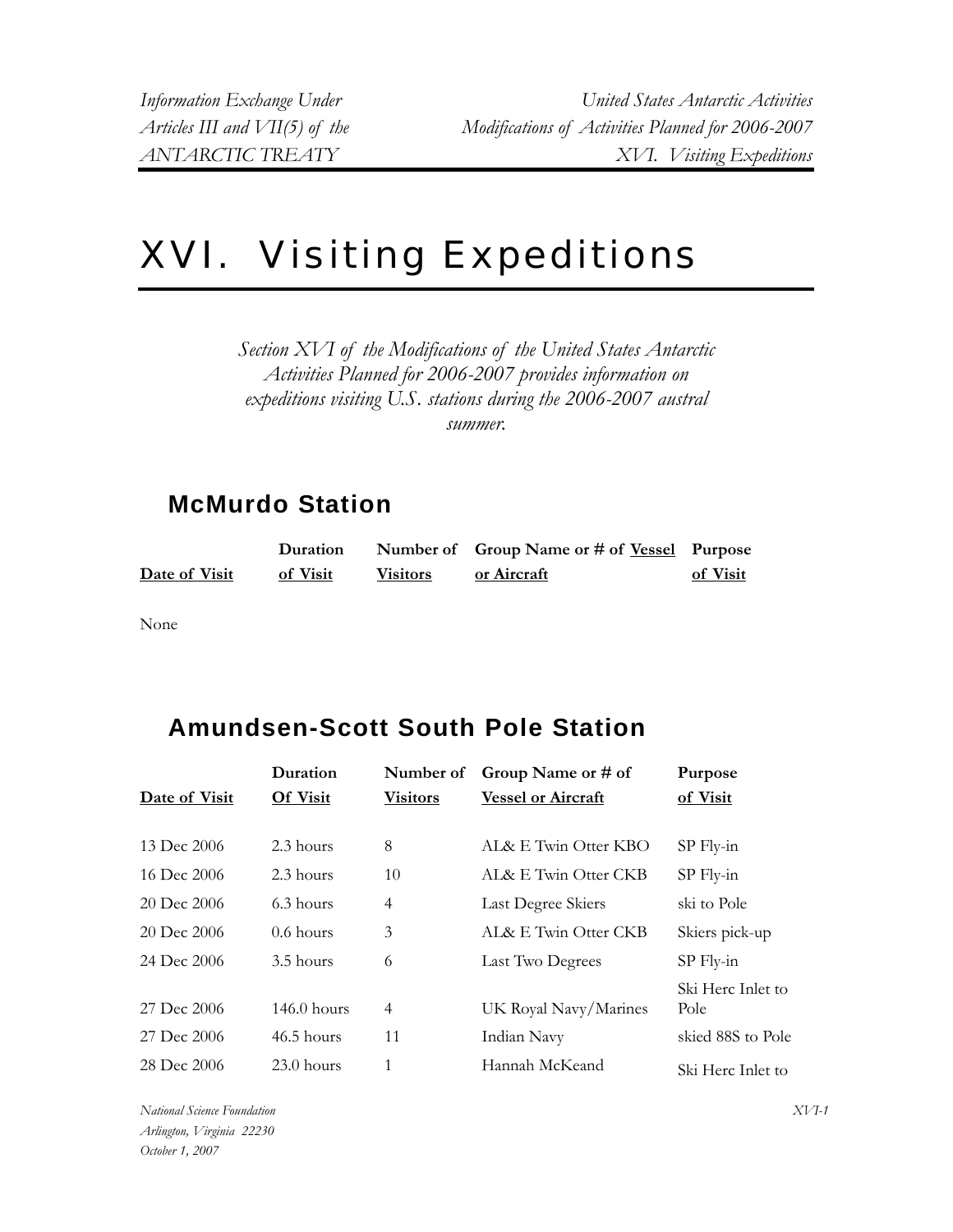*Information Exchange Under United States Antarctic Activities Articles III and VII(5) of the Modifications of Activities Planned for 2006-2007 ANTARCTIC TREATY XVI. Visiting Expeditions* 

|               | Duration    | Number of       | Group Name or # of                       | Purpose                         |
|---------------|-------------|-----------------|------------------------------------------|---------------------------------|
| Date of Visit | Of Visit    | <b>Visitors</b> | <b>Vessel or Aircraft</b>                | of Visit                        |
|               |             |                 |                                          | Pole                            |
| 29 Dec 2006   | $1.0$ hours | 9               | AL& E Twin Otter KBO                     | Skiers pick-up                  |
| 29 Dec 2006   | 1.0 hours   | 8               | AL& E Twin Otter CKB                     | Skiers pick-up                  |
| 01 Jan 2007   | 34.3 hours  | 4               | Shakleton's Unfinished<br>Journey        | ski 100 miles to<br>Pole        |
| 01 Jan 2007   | 33.8 hours  | $\mathbf{2}$    | Thermal Heart NZ<br>Antarctic Expedition | skied $\sim$ 54 days to<br>Pole |
| 02 Jan 2007   | 1.0 hours   | $\overline{c}$  | AL& E Twin Otter CKB                     | Skiers pick-up                  |
| 07 Jan 2007   | 5.5 hours   | $\overline{4}$  | helos N478WM, N407PF                     | Helicopter to Pole              |
| 07 Jan 2007   | 2.3 hours   | 26              | helos SDM98 & SDM99                      | Helicopter to Pole              |
| 08 Jan 2007   | 36.8 hours  | $\mathbf{2}$    | Ray and Jenny                            | skied $\sim$ 50 days to<br>Pole |
| 10 Jan 2007   | 3.6 hours   | 10              | AL& E Twin Otter KBO                     | SP Fly-in                       |
| 10 Jan 2007   | $0.3$ hours | $\overline{c}$  | AL& E Twin Otter CKB                     | SP Fly-in                       |
| 17 Jan 2007   | 74.0 hours  | 3               | Skied $\sim$ 50 days                     | Ski Herc Inlet to<br>Pole       |
| 19 Jan 2007   | 43.0 hours  | 6               | Last Degree                              | Ski 89S to Pole                 |
| 20 Jan 2007   | 51.0 hours  | 5               | Last Degree                              | Ski 89S to Pole                 |
| 20 Jan 2007   | 51.0 hours  | $\mathbf{2}$    | Last Degree                              | Ski 89S to Pole                 |
| 25 Jan 2007   | 6.5 hours   | 5               | Last Degree                              | Ski 89S to Pole                 |
| 25 Jan 2007   | 4.5 hours   | 4               | Last Two Degrees                         | skied 88S to Pole               |
| 25 Jan 2007   | 3.6 hours   | 3               | AL& E Twin Otter KBO                     | Skiers pick-up                  |
| 25 Jan 2007   | 1.6 hours   | $\mathbf{2}$    | AL& E Twin Otter CKB                     | Skiers pick-up                  |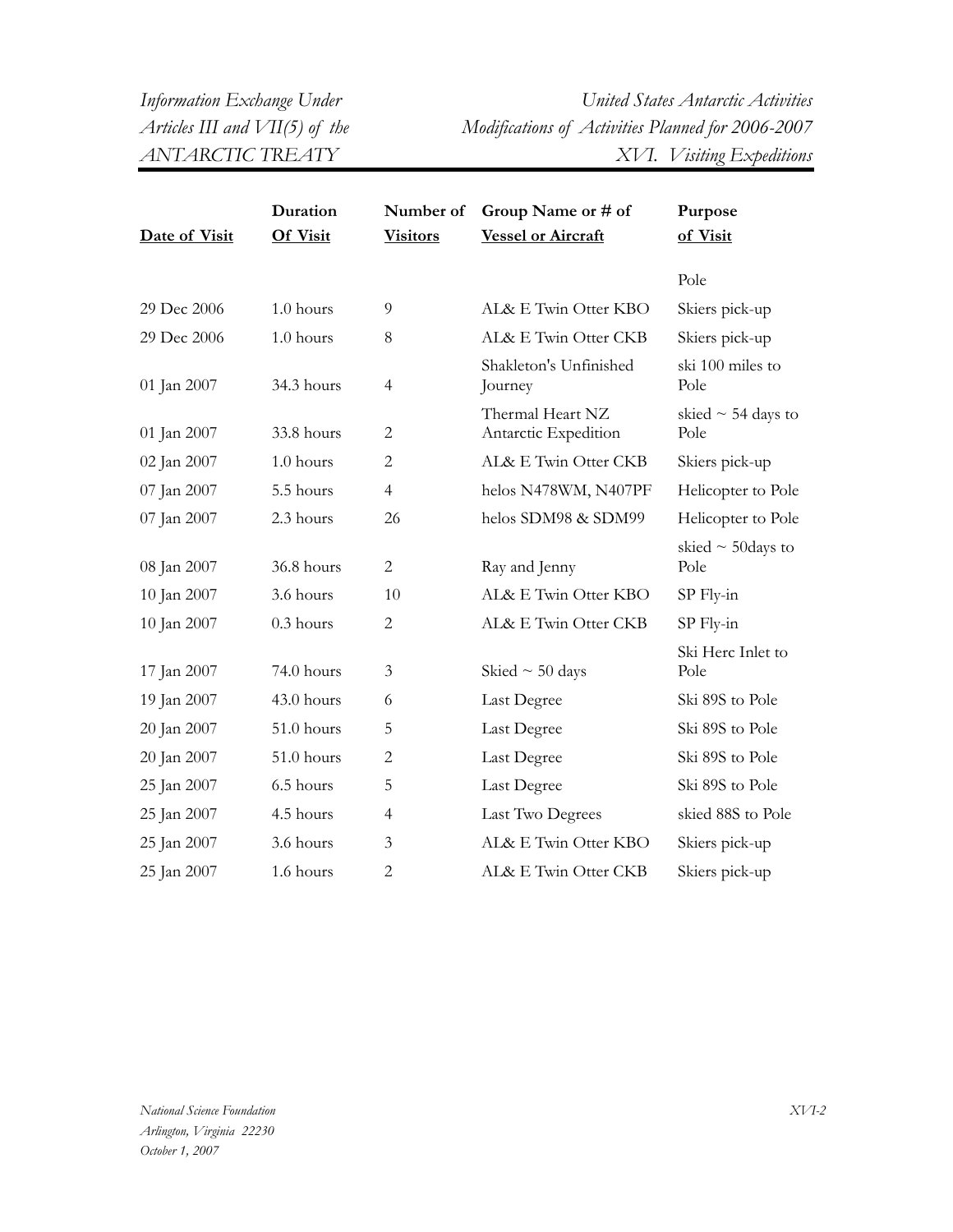*Information Exchange Under United States Antarctic Activities Articles III and VII(5) of the Modifications of Activities Planned for 2006-2007 ANTARCTIC TREATY XVI. Visiting Expeditions* 

## **Palmer Station**

| Date of Visit | Duration        | Number of       | Group Name or # of                   | Purpose           |
|---------------|-----------------|-----------------|--------------------------------------|-------------------|
|               | <b>Of Visit</b> | <b>Visitors</b> | <b>Vessel or Aircraft</b>            | of Visit          |
| 11 Nov 06     | 4.5 hours       | 14              | $S/S$ Sedna IV                       | Yacht             |
| 17 Nov 06     | 1.5 hours       | 6               | <b>HMS</b> Endurance<br>Helicopter   | Royal Navy        |
| 23 Nov 06     | 4.5 hours       | 123             | M/S National Geographic<br>Endeavour | Tourist           |
| 04 Dec 06     | 2.5 hours       | 75              | M/S Sarpik Ittuk                     | Tourist           |
| 15 Dec 06     | 2.0 hours       | 78              | M/S Andrea                           | Tourist           |
| 21 Dec 06     | 2.0 hours       | 10              | $S/Y$ Spirit of Sydney               | Yacht             |
| 28 Dec 06     | 2.0 hours       | 13              | $S/Y$ Vaihere                        | Yacht             |
| 02 Jan 07     | 4.0 hours       | 1300            | $M/V$ Rotterdam                      | Off Shore Lecture |
| 03 Jan 07     | 2.0 hours       | 12              | S/Y Sarah Vorwerk                    | Yacht             |
| 04 Jan 07     | 4.0 hours       | 118             | M/S Corinthian II                    | Tourist           |
| 12 Jan 07     | 2.0 hours       | $\overline{9}$  | S/Y Spirit of Sydney                 | Yacht             |
| 15 Jan 07     | 2.5 hours       | $\,8\,$         | M/Y Whale Song                       | Yacht             |
| 15 Jan 07     | 4.0 hours       | 118             | $M/V$ Endeavour                      | Tourist           |
| 18 Jan 07     | 3.5 hours       | 92              | $M/V$ Ushuaia                        | Tourist           |
| 19 Jan 07     | 4.0 hours       | 1250            | $M/V$ Rotterdam                      | Off Shore Lecture |
| 19 Jan 07     | 2.0 hours       | 10              | S/Y LeSourire                        | Yacht             |
| 19 Jan 07     | 2.0 hours       | $\overline{4}$  | <b>HMS</b> Endurance<br>Helicopter   | Royal Navy        |